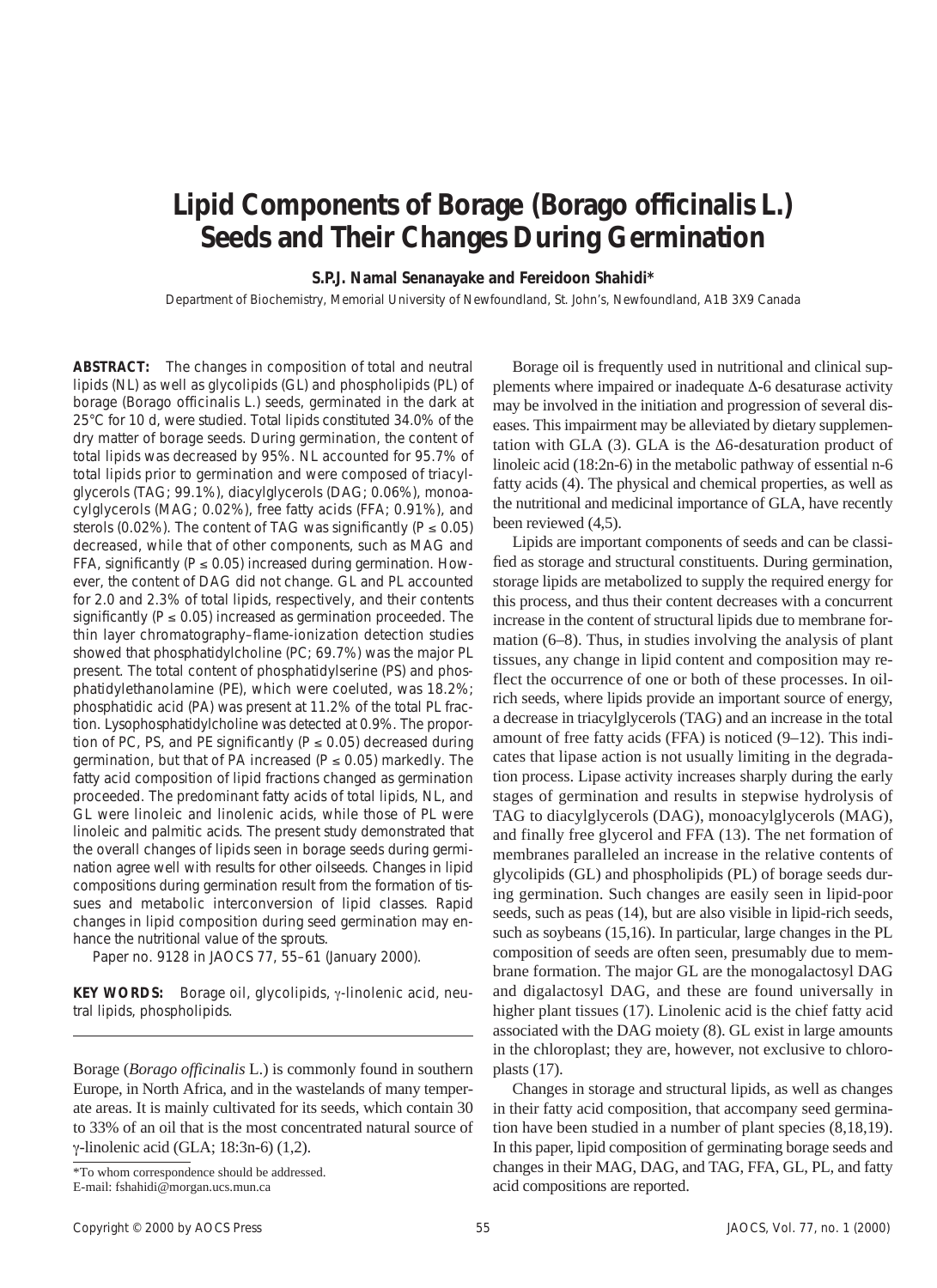### **MATERIALS AND METHODS**

*Reagents*. Standards of neutral lipids (NL) (triolein, diolein, monoolein, and oleic acid) and PL [phosphatidylcholine (PC), phosphatidylserine (PS), phosphatidylethanolamine (PE), phosphatidylinositol (PI), phosphatidic acid (PA), lysophosphatidylcholine (LPC), and lysophosphatidylethanolamine (LPE)] were purchased from Sigma (St. Louis, MO). In each instance, purity checks revealed a single peak on the thin-layer chromatography–flame-ionization detection (TLC–FID) chromatogram. Silicic acid (100 mesh) for column chromatography was also obtained from Sigma. All other chemicals and organic solvents used were of analytical grade.

*Germination of borage seeds*. Seeds of borage were obtained from Bioriginal Food & Science Corp. (Saskatoon, Canada). The seeds were surface-sterilized with 8-hydroxyquinoline sulfate (0.3%) for 10 min and rinsed with deionized water. The seeds were then soaked in water overnight at room temperature and allowed to germinate on top of moist paper towels at room temperature in the dark. In germination studies, seeds were selected for uniformity before use and for length of hypocotyl after germination. Samples of seedlings were withdrawn on days 0, 2, 4, 6, 8, and 10 for further analyses; day 0 was designated for seeds after pretreatment.

Moisture content of the seedlings was determined by drying in a forced-air oven at  $104 \pm 1$ °C for 18 h until a constant weight was reached. Moisture content was calculated as percentage weight loss (moisture) of the samples after drying (20).

*Extraction and quantification of total lipids*. Total lipids of borage seeds were extracted according to the method of Folch *et al.* (21). The weight of the extracted oil was determined by difference, and lipid content (%, dry weight basis) of samples was then calculated.

*Separation of major lipid classes by column chromatography*. The total lipid fraction was further fractionated as described by Christie (22). Samples (2.0 g) of total lipids were applied onto a silicic acid column (1.25 cm internal diameter and 20 cm height; 100 mesh silicic acid powder). The NL fraction was first eluted with chloroform (10 times column volume). Monogalactosyl DAG and digalactosyl DAG were then eluted with chloroform/acetone (50:50, vol/vol, 8 times column bed volume) and acetone (10 times column bed volume), respectively. Finally, the PL fraction was eluted with methanol (10 times column bed volume). The solvents were removed from each fraction under vacuum using a rotary evaporator at 40°C. All fractions were weighed and their weight percentages calculated.

*FFA content*. The FFA content of the lipid fractions was determined colorimetrically according to Kwon and Rhee (23). The total content of FFA in the samples was determined as oleic acid equivalents using a standard curve.

*TLC–FID.* The lipid fractions obtained from column chromatography were chromatographed separately on Chromarod S-III and then analyzed on an Iatroscan MK-5 (Iatron Laboratories Inc., Tokyo, Japan) analyzer equipped with a FID connected to a computer loaded with T-datascan software (Scientific Products and Equipment, Concord, Ontario, Canada) for data handling. The FID was operated using a hydrogen flow rate of 160 mL/min and an air flow rate of 2,000 mL/min. The scanning speed of rods was 30 s/rod.

*Calibration of chromarods*. A composite stock solution of NL [FFA (oleic acid), MAG (monoolein), DAG (diolein), TAG (triolein), and PL (PC, PE, LPC, LPE, PA, PI, and PS] were dissolved in chloroform/methanol (2:1, vol/vol) and stored under nitrogen at −20°C. Different dilutions of the stock solution, ranging from 0.1 to 10  $\mu$ g/ $\mu$ L of lipid mixture, were used as working standards. Before making the composite standard mixture, each compound was developed individually and run on the Iatroscan FID to determine its purity and  $R_f$  value. The samples dissolved in appropriate solvents were spotted on rods using Drummond microcap disposable pipettes (Drummond Scientific Co., Broomall, PA). As soon as the samples were spotted, solvents were dried off using a stream of cold air supplied by a blow dryer. The rods containing samples were placed in a humidity tank over saturated calcium chloride for 10 min and then immediately transferred to the developing tank.

*Chromarod development*. Total lipids and lipid fractions obtained from borage were dissolved in chloroform/methanol (2:1, vol/vol) in order to obtain a concentration of 1 µg lipid/µL. The sample (1  $\mu$ L/rod) was applied on 9 out of 10 rods and a randomly selected rod was used for the standard mixture.

Three different solvent systems were used to obtain three chromatograms per rod. The first development of rods was carried out for 45 min in benzene/chloroform/acetic acid (70:30:4, vol/vol/vol) (24). The chromarods were then dried at 110°C for 3 min and partially scanned to a point just beyond the MAG peak to reveal NL. The chromarods were then developed for 30 min in 100% acetone (25), dried at 110°C for 3 min, and then scanned partially to the lowest point beyond the acetone–mobile lipid peak. Finally, chromarods were developed twice for 40 min in chloroform/methanol/water (70:30:3, vol/vol/vol) (26), dried at 110°C for 5–7 min, and scanned completely to reveal PL and less mobile lipid components. Upon completion of the three-stage development process and the drying of the rods, the rods were scanned in the Iatroscan TLC–FID analyzer. This procedure was repeated three times for each sample.

Peak areas of unknown compounds were calculated as weight percentages using conversion factors established with the calibration lines of the authentic standards for NL and PL. Each point on the calibration line was the mean value of six analyses.

*Fatty acid composition of lipids*. The fatty acid composition of total lipids and lipid fractions was analyzed by gas chromatography as described elsewhere by Wanasundara and Shahidi (27).

*Statistical analysis*. One-way analysis of variance (ANOVA) and Tukey's studentized range test (28) were used to determine differences in mean values based on data collected from three replications of each measurement. ANOVA was performed using the Statistical Analysis System (29). Significance was established at  $P \leq 0.05$ .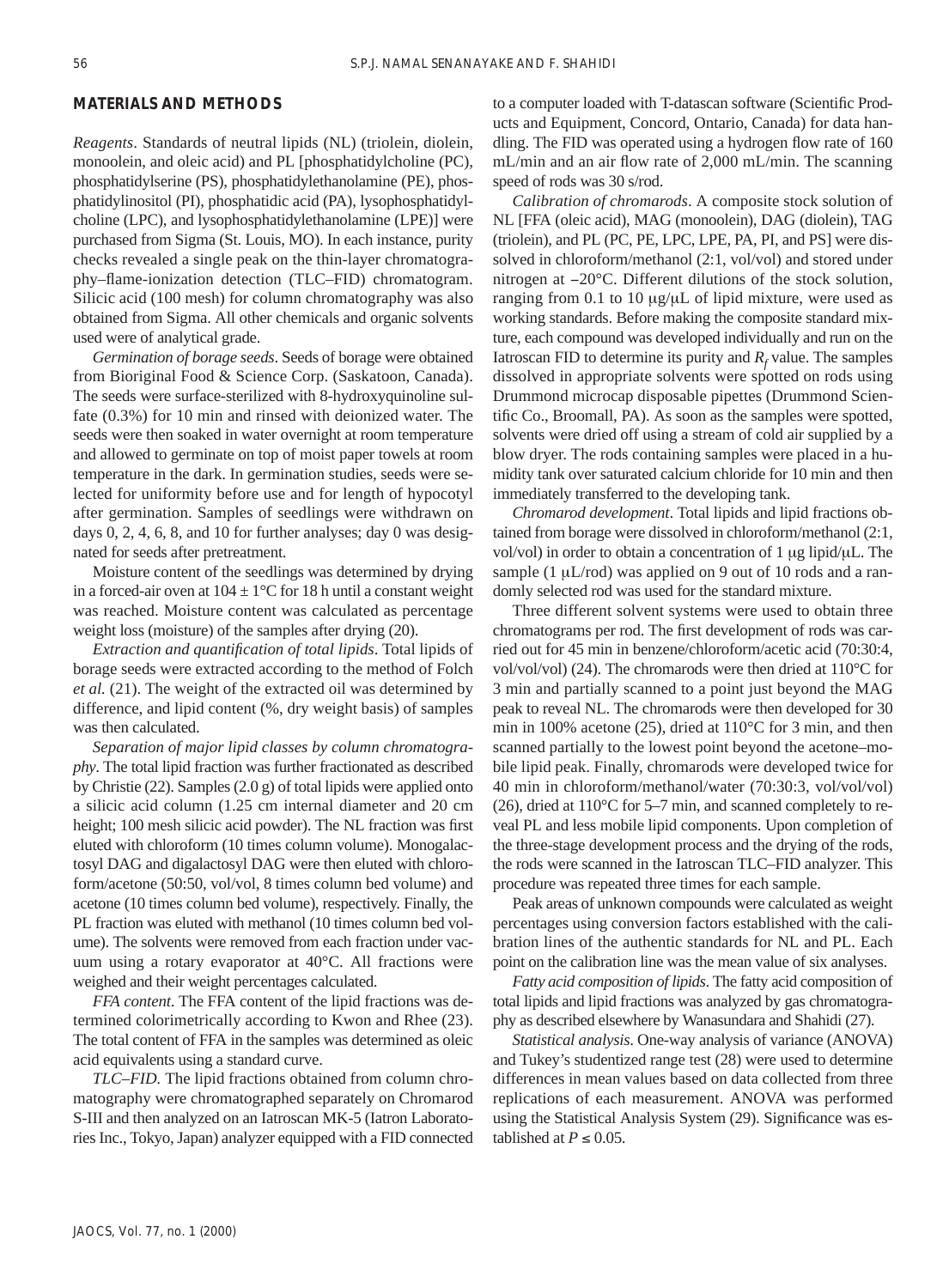#### **RESULTS AND DISCUSSION**

Lipids constituted 34.0% of the dry matter of borage seeds and provided a major portion of the energy required for the growth of seedlings. Quantitative changes in the content of total lipids, NL, GL, and PL, as well as FFA of borage occurred during a 10-d germination period (Table 1). A highly significant ( $P \le 0.05$ ) decrease was observed in the total content of lipids after 6 d of germination. Lipid contents were lowered by 14 and 87% on days 2 and 8 of germination, respectively. A significant ( $P \le 0.05$ ) decrease was observed in the content of the NL fraction (Table 1). At the beginning of germination (day 0), GL constituted 2.0% of the total lipids; their content increased up to 7.3% at the termination of the experiment (day 10). The PL fraction also showed a significant ( $P \le 0.05$ ) increase during germination and changed from 2.3 to 8.6% of total lipids. The content of FFA increased by sixfold until day 8 of germination (Table 1) and may reflect fatty acid biosynthesis during the latter stages of germination.

The primary stage in lipid metabolism is the release of fatty acids from reserve TAG accomplished *via* hydrolysis under the action of lipase (10,30–35). The released fatty acids undergo βoxidation to produce the required energy (36,37) in the form of ATP. As the major energy reserve in the seed, lipids provide fatty acids that serve as a source of energy to produce ATP and soluble carbohydrates for the growth of new cells during germination (38).

NL account for nearly 96% of total lipids of borage seeds

prior to germination (Table 1). The NL fraction isolated from borage seeds was composed of TAG (99.1%), DAG (0.06%), MAG (0.02%), FFA (0.9%), and sterols (0.02%) (Table 2). The TAG that provide reserve fuel for the process of germination may be stored in cotyledons, endosperm, or both, depending on the species (39). The content of TAG decreased while MAG and FFA increased during germination (Table 2). However, the DAG content did not increase significantly  $(P < 0.05)$ . During 10 d of germination, the content of TAG decreased by approximately 13%. A similar decrease in TAG was observed for other plant species (6–8,10,14,20), and reflects the increase in lipase activity during seed germination (30,40). The decreased level of TAG indicates that they are the major seed components involved in catabolism which provide the substrate for oxidation during germination (38). Degradation of plant storage lipids follows the sequence: TAG→ DAG→ MAG→ FFA (20,41). Plant lipases not only hydrolyze TAG, but also DAG and MAG; however, enzymes such as esterases and hydrolases degrade DAG and MAG, but not TAG (31).

Linoleic acid (18:2n-6) was the major fatty acid of total lipids of borage seeds. Changes in the fatty acid composition of total and NL (Tables 3 and 4, respectively) followed a similar pattern. Linoleic acid constituted approximately 37% of the fatty acids in the total lipid and NL fractions, whereas GLA was approximately 21%. The percentage of linoleic acid decreased, while that of  $\alpha$ linolenic acid (18:3n-3) increased slightly during germination.

| Germination period | <b>Total lipid</b>        | <b>FFA</b>            |                             | Major lipid classes (% of total) |                       |
|--------------------|---------------------------|-----------------------|-----------------------------|----------------------------------|-----------------------|
| (d)                | content (%)               | content $(\%)^b$      | <b>NL</b>                   | GL                               | PL                    |
| $\Omega$           | $34.0 \pm 1.5^d$          | $2.3 \pm 1.4^{\circ}$ | $95.7 + 1.2^c$              | $2.0 + 1.5^a$                    | $2.3 \pm 1.7^a$       |
| $\overline{2}$     | $29.2 + 2.1$ <sup>c</sup> | $4.9 + 2.1^{b}$       | $92.0 + 2.8$ <sup>b,c</sup> | $4.1 + 1.2^{a,b}$                | $3.9 + 1.0^{a,b}$     |
| $\overline{4}$     | $26.6 \pm 2.2^{b,c}$      | $5.0 + 1.0^{b}$       | $91.2 + 1.5^{b,c}$          | $3.5 + 1.5^{a,b}$                | $5.3 \pm 1.2^{a,b,c}$ |
| - 6                | $23.8 \pm 1.4^b$          | $7.5 + 0.9^{\circ}$   | $88.1 + 1.2$ <sup>a,b</sup> | $4.6 + 1.7^{a,b}$                | $7.3 + 1.7^{b,c}$     |
| -8                 | $3.2 \pm 1.0^a$           | $12.9 + 2.2^e$        | $89.2 + 2.0^{a,b}$          | $5.7 + 1.6^{a,b}$                | $5.1 \pm 1.8^{a,b,c}$ |
| 10 <sup>1</sup>    | $1.7 + 0.9a$              | $8.9 + 2.0^d$         | $84.1 \pm 2.5^{\circ}$      | $7.3 + 1.0^{b}$                  | $8.6 + 2.3^c$         |
|                    |                           |                       |                             |                                  |                       |

**Changes in the Total Lipid Content, Free Fatty Acids, and Major Lipid Classes of Borage Seeds During Germination***<sup>a</sup>*

*a* Mean ± SD (*n* = 3 germination experiments). Means within a column with different roman superscript letters are significantly different *P* ≤ 0.05). Values are on dry weight basis. FFA, free fatty acid; GL, glycolipids; NL, neutral lipids; PL, phospholipids.

*<sup>b</sup>*As oleic acid equivalents.

**TABLE 1**

| TABLE 2                                                                          |  |  |  |
|----------------------------------------------------------------------------------|--|--|--|
| Neutral Lipids of Borage Seeds and Their Changes During Germination <sup>a</sup> |  |  |  |

|                         |                        |                       | Germination period (d) |                     |                      |                     |
|-------------------------|------------------------|-----------------------|------------------------|---------------------|----------------------|---------------------|
| NL                      |                        |                       |                        |                     |                      | 10                  |
| Triacylglycerols (TAG)  | $99.1 + 0.5^{b}$       | $97.1 + 2.6^{b}$      | $95.0 + 1.5^{b}$       | $87.3 + 1.2a$       | $86.2 \pm 2.6^a$     | $86.0 + 1.5^a$      |
| Diacylglycerols (DAG)   | $0.06 \pm 0.1^a$       | $1.6 \pm 2.2^{\circ}$ | $1.2 + 1.0^a$          | $1.0 + 1.0^a$       | $0.5 + 0.4^a$        | $0.24 + 1.0a$       |
| Monoacylglycerols (MAG) | $0.02 + 0.1a$          | $0.4 + 0.5^a$         | $0.3 + 0.6^a$          | $2.6 + 0.7^b$       | $3.53 + 0.7^b$       | $8.9 + 0.5^{\circ}$ |
| Free fatty acids (FFA)  | $0.91 \pm 0.8^{\circ}$ | $0.84 + 0.9a$         | $3.4 + 1.0^{a,b}$      | $9.1 + 0.8^{\circ}$ | $9.47 + 0.4^{\circ}$ | $4.78 + 1.5^{b}$    |
| Sterols (ST)            | $0.02 + 0.1a$          | $0.06 + 0.7a$         | $0.1 + 0.3a$           | <b>ND</b>           | $0.3 + 0.2^a$        | $0.08 + 0.6^a$      |

<sup>a</sup>As a weight percentage of total NL. Mean ± SD of triplicate determinations. Means within a row with different roman superscript letters are significantly different (*P* ≤ 0.05). ND, not detected; for other abbreviation see Table 1.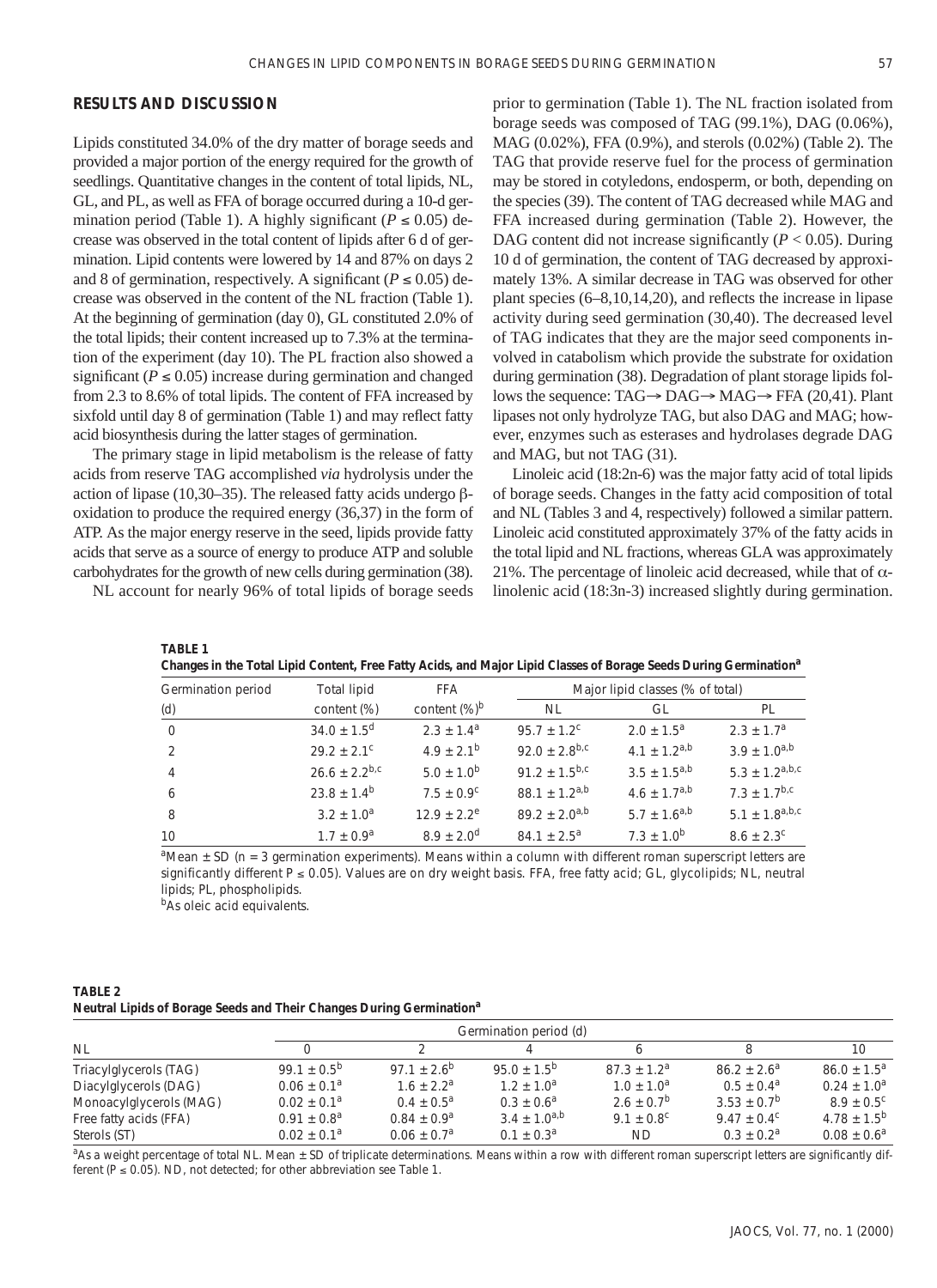|                                   |                | Germination period (d) |                |                |                |                |  |  |  |
|-----------------------------------|----------------|------------------------|----------------|----------------|----------------|----------------|--|--|--|
| Fatty acid                        | $\mathbf 0$    | 2                      | 4              | 6              | 8              | 10             |  |  |  |
| 16:0                              | $10.8 \pm 0.1$ | $10.5 \pm 0.1$         | $10.5 \pm 0.1$ | $10.5 \pm 0.1$ | $10.4 \pm 0.1$ | $10.9 \pm 0.5$ |  |  |  |
| 18:0                              | $4.7 \pm 0.1$  | $4.7 \pm 0.2$          | $4.6 \pm 0.3$  | $4.6 \pm 0.1$  | $4.8 \pm 0.2$  | $4.9 \pm 0.2$  |  |  |  |
| 16:1                              | ND.            | $0.2 \pm 0.1$          | $0.2 \pm 1.3$  | $0.2 \pm 0.1$  | $0.2 \pm 0.5$  | ND.            |  |  |  |
| 17:1                              | $0.3 \pm 0.3$  | $0.2 + 0.2$            | $0.4 \pm 0.7$  | ND.            | ND.            | $0.8 \pm 0.7$  |  |  |  |
| 18:1                              | $17.8 \pm 0.4$ | $17.8 \pm 0.4$         | $16.8 \pm 0.7$ | $16.6 \pm 0.1$ | $15.2 \pm 0.4$ | $15.1 \pm 0.4$ |  |  |  |
| 20:1                              | $4.1 \pm 0.4$  | $4.1 \pm 0.2$          | $4.2 \pm 0.4$  | $4.3 \pm 0.3$  | $4.4 \pm 0.1$  | $4.3 \pm 0.3$  |  |  |  |
| 22:1                              | $2.4 \pm 0.2$  | $2.5 \pm 0.2$          | $2.6 \pm 0.1$  | $2.5 \pm 0.1$  | $2.7 \pm 0.1$  | $2.6 \pm 0.1$  |  |  |  |
| 24:1                              | $1.6 \pm 0.2$  | $1.6 \pm 1.6$          | $1.6 \pm 0.1$  | $1.6 \pm 0.2$  | $1.8 \pm 0.3$  | $1.8 \pm 0.7$  |  |  |  |
| 18:2n-6                           | $37.2 \pm 0.7$ | $37.2 \pm 0.5$         | $36.8 \pm 1.6$ | $36.8 \pm 0.3$ | $34.0 \pm 0.2$ | $35.3 \pm 0.2$ |  |  |  |
| 18:3n-6                           | $20.5 \pm 0.4$ | $20.5 \pm 0.2$         | $20.4 \pm 1.7$ | $21.4 \pm 0.1$ | $21.8 \pm 0.3$ | $21.9 \pm 0.3$ |  |  |  |
| $18:3n-3$                         | ND.            | ND.                    | $0.7 \pm 0.2$  | $0.9 \pm 0.4$  | $2.6 \pm 0.1$  | $2.3 \pm 0.2$  |  |  |  |
| Total saturated fatty acids       | 15.6           | 15.2                   | 15.2           | 15.1           | 15.2           | 15.8           |  |  |  |
| Total monounsaturated fatty acids | 26.1           | 26.3                   | 25.8           | 25.1           | 24.3           | 23.8           |  |  |  |
| Total polyunsaturated fatty acids | 57.7           | 57.7                   | 57.9           | 59.2           | 58.4           | 59.6           |  |  |  |

**TABLE 3 Fatty Acid Composition of Total Lipids of Borage Seeds During Germination***<sup>a</sup>*

<sup>a</sup>As area percentage. Mean ± SD of triplicate determinations. For abbreviation see Table 2.

The contents of saturated and some monounsaturated fatty acids in the total and NL fractions remained nearly constant during germination.

GL constituted 2% of the total lipids of borage seeds (Table 1). During germination, the content of glycolipids was significantly ( $P \le 0.05$ ) increased, in agreement with previous reports for other germinating seeds (6–8,20). The increase in GL is probably due to the formation and transformation of membranes during germination (11,42). GL are important components of photosynthetic membranes, and their increase during germination reflects chloroplast development and tissue greening.

The changes in fatty acid composition of GL during germination are shown in Table 5. Linoleic acid and GLA made up 50% of the GL of borage lipids. The polyunsaturated fatty acid (PUFA) content of glycolipids increased, but that of monounsaturated and saturated fatty acids decreased as germination proceeded (Table 5). Of particular interest is the rapid increase of α-linolenic acid, an increase that probably reflects fatty acid biosynthesis during the development and greening of foliar tissues (43).

PL constituted 2.3% of the total lipids of borage seeds (Table 1). The total PL content did not change significantly  $(P > 0.05)$ over the first 4 d, but then reached a maximum on day 10 after germination. A similar increase in PL was observed by Ichihara and Noda (8) and Huang and Grunwald (19) in safflower and alfalfa seeds, respectively. This indicates that the increase in PL during germination plays a biologically important role and as essential components in the formation of membrane systems.

The individual PL were characterized and their levels estimated in borage seeds during germination (Table 6). TLC–FID separation of PL revealed that PC was the major PL (70% of total) of borage seeds prior to germination (Table 6). PC is also the major PL in seeds of alfalfa (*Medicago sativa*) (20), pea (*Pisum sativum*) (14,44), barley (*Hordeum vulgare*) (19), saf-

| <b>TABLE 4</b>                                                                               |  |  |  |
|----------------------------------------------------------------------------------------------|--|--|--|
| Fatty Acid Composition of the Neutral Lipids of Borage Seeds During Germination <sup>a</sup> |  |  |  |

|                                   |                | Germination period (d) |                |                |                |                 |  |  |
|-----------------------------------|----------------|------------------------|----------------|----------------|----------------|-----------------|--|--|
| Fatty acid                        | 0              | 2                      | 4              | 6              | 8              | 10 <sup>°</sup> |  |  |
| 16:0                              | $10.7 \pm 0.1$ | $10.4 \pm 0.1$         | $10.8 \pm 0.4$ | $10.9 \pm 0.2$ | $10.5 \pm 0.2$ | $10.9 \pm 0.2$  |  |  |
| 18:0                              | $4.7 \pm 0.2$  | $4.6 \pm 0.1$          | $4.8 \pm 0.1$  | $5.2 \pm 0.3$  | $4.9 \pm 0.1$  | $5.4 \pm 0.2$   |  |  |
| 18:1                              | $17.9 \pm 0.1$ | $17.9 \pm 0.2$         | $17.6 + 0.2$   | $17.4 + 0.1$   | $16.5 + 0.2$   | $17.4 \pm 0.1$  |  |  |
| 20:1                              | $4.1 + 0.2$    | $4.1 + 0.6$            | $4.4 \pm 0.1$  | $4.8 \pm 0.1$  | $4.8 \pm 0.1$  | $5.1 \pm 0.2$   |  |  |
| 22:1                              | $2.5 \pm 0.2$  | $2.5 \pm 0.8$          | $2.6 \pm 0.1$  | $2.9 \pm 0.1$  | $2.8 \pm 0.2$  | $3.2 \pm 0.1$   |  |  |
| 24:1                              | $1.6 \pm 0.1$  | $1.5 + 0.5$            | $1.7 \pm 0.2$  | $1.9 + 0.1$    | $1.9 + 0.2$    | $2.1 \pm 0.4$   |  |  |
| $18:2n-6$                         | $36.8 + 0.1$   | $37.1 + 0.3$           | $38.1 + 1.2$   | $36.2 + 0.6$   | $35.0 + 0.2$   | $33.3 \pm 0.3$  |  |  |
| $18:3n-6$                         | $20.2 \pm 0.2$ | $20.2 + 0.3$           | $20.4 \pm 0.7$ | $20.6 \pm 0.2$ | $22.2 + 0.2$   | $19.2 \pm 0.1$  |  |  |
| $18:3n-3$                         | <b>ND</b>      | <b>ND</b>              | $1.4 \pm 0.2$  | <b>ND</b>      | $1.2 \pm 0.4$  | $1.3 \pm 0.2$   |  |  |
| Total saturated fatty acids       | 15.5           | 15.0                   | 15.6           | 16.1           | 15.4           | 16.3            |  |  |
| Total monounsaturated fatty acids | 26.0           | 26.0                   | 26.1           | 26.9           | 25.9           | 27.7            |  |  |
| Total polyunsaturated fatty acids | 57.0           | 57.2                   | 59.9           | 56.8           | 58.4           | 53.8            |  |  |

<sup>a</sup>As area percentage. Mean ± SD of triplicate determinations. See Tables 1 and 2 for abbreviations.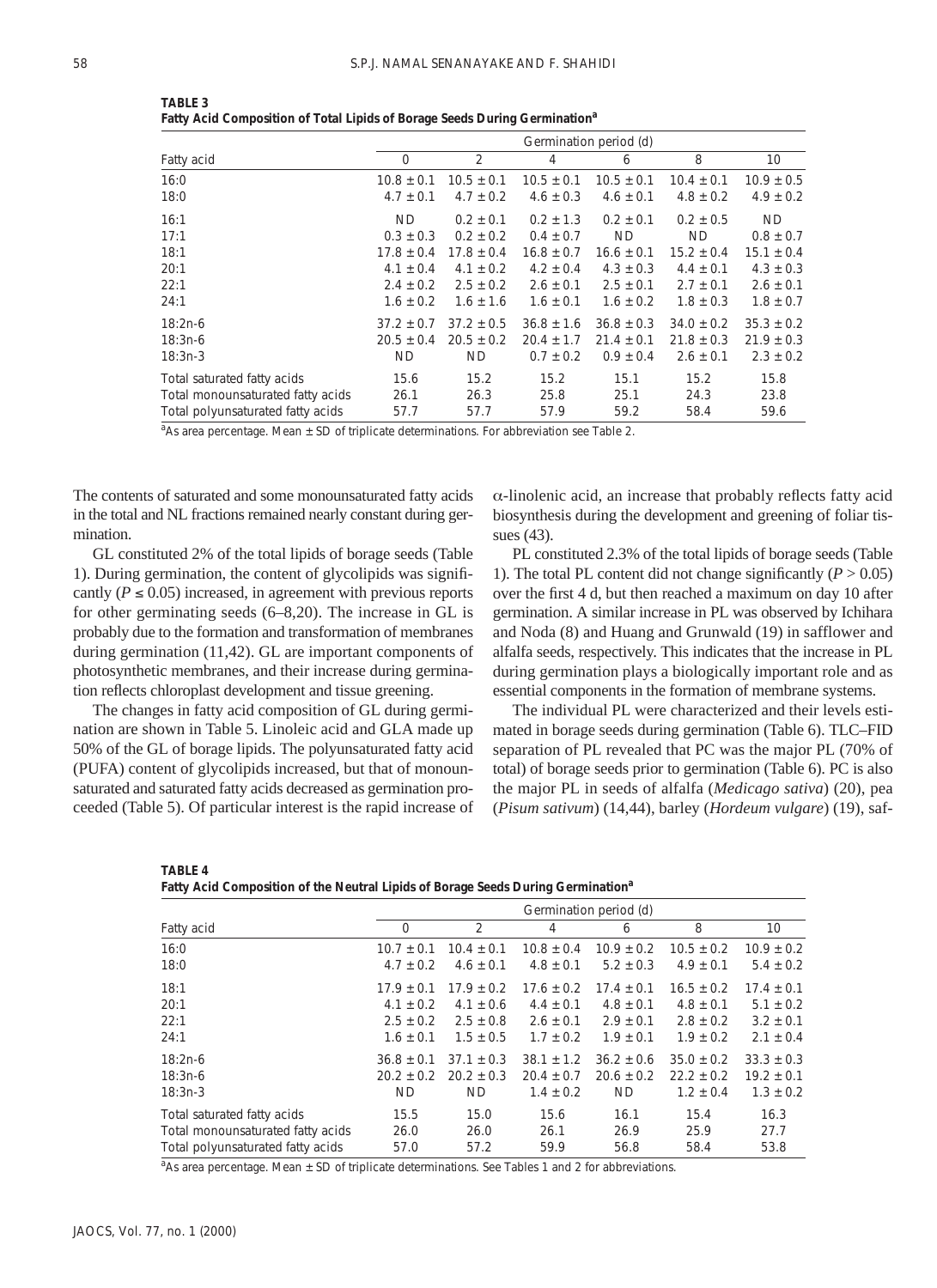| TABLE 5                                                                               |  |  |  |
|---------------------------------------------------------------------------------------|--|--|--|
| Fatty Acid Composition of Glycolipids of Borage Seeds During Germination <sup>a</sup> |  |  |  |

|                                   | Germination period (d) |              |                |              |               |                |
|-----------------------------------|------------------------|--------------|----------------|--------------|---------------|----------------|
| Fatty acid                        | $\Omega$               | C            | 4              | 6            | 8             | 10             |
| 14:0                              | $1.8 + 0.5$            | <b>ND</b>    | <b>ND</b>      | <b>ND</b>    | <b>ND</b>     | <b>ND</b>      |
| 16:0                              | $13.3 + 0.2$           | $10.7 + 0.1$ | $10.7 \pm 1.0$ | $10.1 + 0.2$ | $4.2 \pm 1.0$ | $10.3 \pm 0.2$ |
| 18:0                              | $4.9 + 0.7$            | $4.9 + 0.1$  | $4.8 + 0.3$    | $4.1 + 0.1$  | <b>ND</b>     | $4.8 \pm 0.1$  |
| 18:1                              | $16.2 + 0.1$           | $27.6 + 0.7$ | $9.3 + 0.4$    | $7.3 + 0.1$  | $10.0 + 0.3$  | $8.5 \pm 1.0$  |
| $18:2n-6$                         | $31.9 + 0.1$           | $25.3 + 0.5$ | $26.6 + 0.1$   | $30.1 + 0.2$ | $25.7 + 1.1$  | $26.8 + 0.2$   |
| $18:3n-6$                         | $17.7 + 0.4$           | $7.1 + 0.7$  | $23.9 + 0.1$   | $20.8 + 0.2$ | $15.3 + 1.0$  | $16.8 + 0.1$   |
| $18:3n-3$                         | <b>ND</b>              | <b>ND</b>    | $17.0 + 0.5$   | $23.3 + 0.1$ | $22.9 + 2.6$  | $26.9 + 0.1$   |
| Total saturated fatty acids       | 20.0                   | 15.6         | 15.4           | 14.1         | 4.2           | 15.0           |
| Total monounsaturated fatty acids | 16.2                   | 27.6         | 9.3            | 7.3          | 10.0          | 8.5            |
| Total polyunsaturated fatty acids | 49.6                   | 32.5         | 50.5           | 74.2         | 63.9          | 70.6           |

<sup>a</sup>As area percentage. Mean ± SD of triplicate determinations. For abbreviation see Table 2.

| TABLE 6                                                                                     |  |
|---------------------------------------------------------------------------------------------|--|
| Changes in the Composition of Phospholipids of Borage Seeds During Germination <sup>a</sup> |  |

|                              | Germination period (d) |                                                                                                                                      |                     |                                             |               |                                      |
|------------------------------|------------------------|--------------------------------------------------------------------------------------------------------------------------------------|---------------------|---------------------------------------------|---------------|--------------------------------------|
| PL                           |                        |                                                                                                                                      |                     | 6                                           | 8             | 10                                   |
| Phosphatidic acid            |                        | $11.2 \pm 0.1^a$ 20.2 $\pm 5.8^a$ 59.7 $\pm 3.1^b$ 77.2 $\pm 1.0^c$ 88.3 $\pm 4.0^d$ 88.7 $\pm 5.9^d$                                |                     |                                             |               |                                      |
| Phosphatidylcholine          |                        | $69.7 + 0.4^e$ 59.2 + 5.7 <sup>d</sup> 28.3 + 1.5 <sup>c</sup> 10.2 + 2.5 <sup>b</sup> 1.3 + 1.1 <sup>a</sup> 9.9 + 0.6 <sup>b</sup> |                     |                                             |               |                                      |
| Phosphatidylserine +         |                        |                                                                                                                                      |                     |                                             |               |                                      |
| phosphatidylethanolamine     |                        | $18.2 \pm 0.4^{\circ}$ 15.5 $\pm$ 8.4 <sup>b</sup> 3.9 $\pm$ 1.0 <sup>a</sup> ND <sup>a</sup>                                        |                     |                                             |               | $0.9 + 0.4^a$ 1.1 + 0.5 <sup>a</sup> |
| Phosphatidylinositol         | ND.                    | ND.                                                                                                                                  | ND.                 | ND.                                         | $1.6 + 0.6$   | ND.                                  |
| Lysophosphatidylcholine      | $0.9 + 0.4^a$          | $4.8 \pm 3.9^{b,c}$                                                                                                                  |                     | $7.6 + 0.5^{\circ}$ 13.2 + 0.4 <sup>d</sup> | $7.6 + 0.3^c$ | $0.1 + 0.5^a$                        |
| Lysophosphatidylethanolamine | ND.                    | $0.6 + 0.1^a$                                                                                                                        | $0.3 + 0.5^{\circ}$ | <b>ND</b>                                   | $0.4 + 0.5^a$ | <b>ND</b>                            |

<sup>a</sup>As area percentage. Mean ± SD of triplicate determinations. For abbreviations see Tables 1 and 2.

| TABLE 7                                                                                 |  |  |
|-----------------------------------------------------------------------------------------|--|--|
| Fatty Acid Composition of Phospholipids of Borage Seeds During Germination <sup>8</sup> |  |  |

|                                   |                | Germination period (d) |                |               |                |               |  |  |
|-----------------------------------|----------------|------------------------|----------------|---------------|----------------|---------------|--|--|
| Fatty acid                        | 0              | $\mathfrak{D}$         | 4              | 6             | 8              | 10            |  |  |
| 16:0                              | $17.8 + 0.2$   | $18.2 \pm 0.2$         | $20.8 \pm 0.1$ | $22.4 + 0.1$  | $23.9 + 0.1$   | $22.0 + 0.2$  |  |  |
| 18:0                              | $4.8 + 0.4$    | $4.5 \pm 0.1$          | $4.5 \pm 0.1$  | $4.6 \pm 0.1$ | $4.9 \pm 0.4$  | $4.0 \pm 0.4$ |  |  |
| 18:1                              | $10.9 \pm 0.1$ | $6.2 \pm 0.4$          | $6.5 + 0.4$    | $6.9 \pm 0.6$ | $8.8 + 0.2$    | $8.1 + 0.1$   |  |  |
| $18:2n-6$                         | $52.3 + 0.1$   | $44.5 + 0.1$           | $42.0 + 0.4$   | $41.9 + 0.3$  | $38.3 + 0.7$   | $33.3 + 0.4$  |  |  |
| 18:3n-6                           | $14.1 + 0.6$   | $17.6 + 0.1$           | $19.4 + 0.1$   | $17.5 + 0.1$  | $19.3 \pm 0.1$ | $19.9 + 0.4$  |  |  |
| $18:3n-3$                         | ND.            | ND.                    | $6.8 + 0.7$    | $3.8 + 0.5$   | $4.6 \pm 0.1$  | $4.7 \pm 0.1$ |  |  |
| Total saturated fatty acids       | 22.6           | 22.7                   | 25.2           | 27.0          | 28.8           | 26.0          |  |  |
| Total monounsaturated fatty acids | 10.9           | 6.2                    | 6.5            | 6.9           | 8.8            | 8.1           |  |  |
| Total polyunsaturated fatty acids | 66.4           | 62.1                   | 68.2           | 63.2          | 62.3           | 57.9          |  |  |

<sup>a</sup>As area percentage. Mean ± SD of triplicate determinations. For abbreviations see Tables 1 and 2.

flower (*Carthamus tinctorius*) (8), and soybean (*Glycine max*) (42). PS and PE were coeluted and their total made up the nextlargest fraction. Although the content of PC decreased during germination, the content of LPC increased moderately and that of PA increased drastically from 11 to 89% of the total content of after 10 d of germination. An increase in PA might be expected since it constitutes a key intermediate in PL synthesis. Increase in the percentage of PA was also observed with germinating soybean (42). LPE was not detected in ungerminated bor-

age. However, its content began to increase 2 d after germination. The content of LPE fluctuated during germination, but this change was not significant ( $P \le 0.05$ ). In germinating soybean (7) and pea (14), the total PL content increased, but composition of individual PL remained unchanged. Based on these data, no consistent pattern was observed for changes in individual PL during germination.

The changes in fatty acid composition of PL during germination are shown in Table 7. The percentage of palmitic acid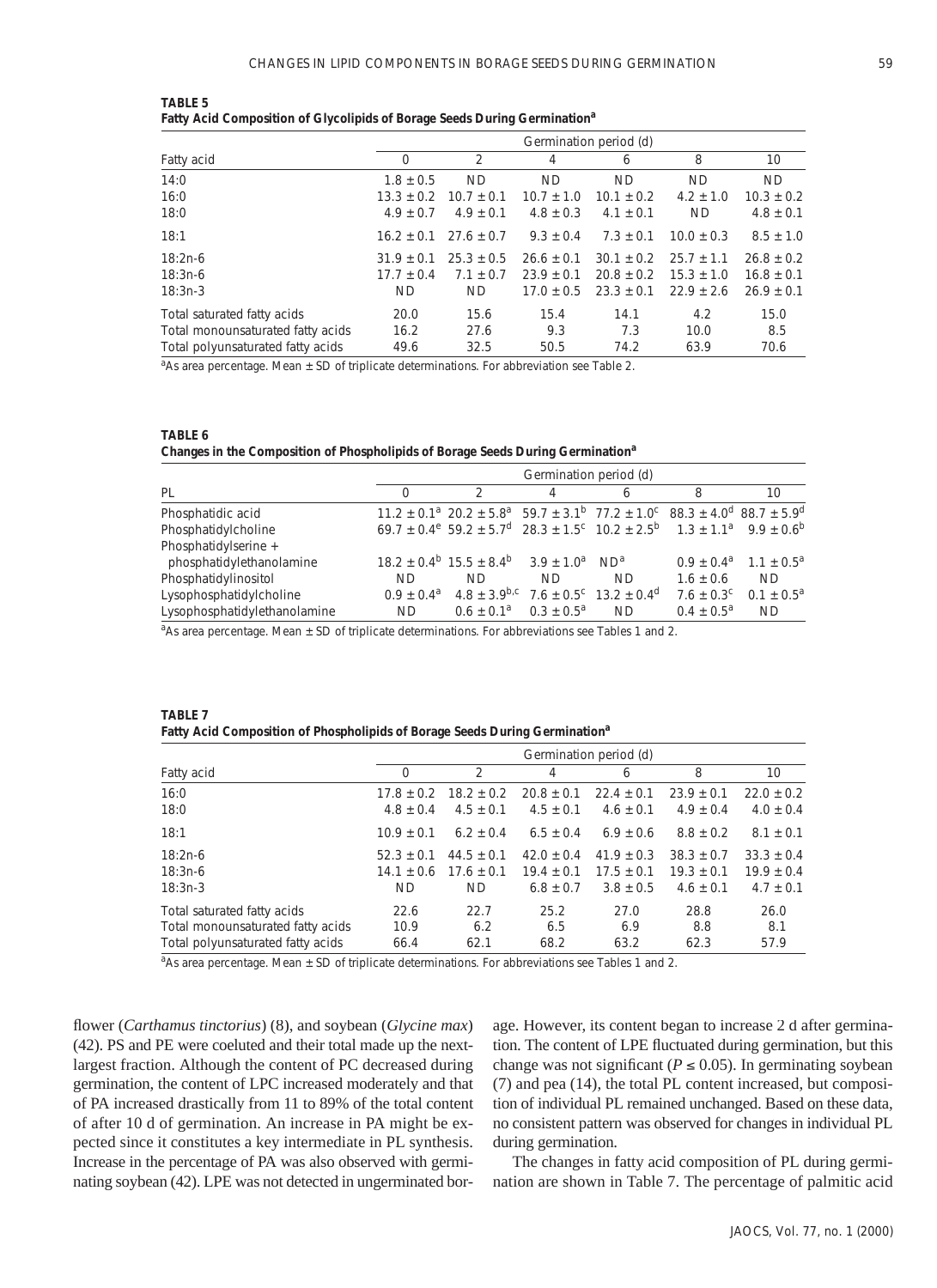(16:0) increased, whereas that of oleic acid (18:1) decreased as germination proceeded. PUFA constituted a major fraction of the fatty acids (66%) of PL borage, which exhibited little change during germination (Table 7). Linoleic acid was the predominant fatty acid in the PL fraction of borage, and its content was decreased during germination. However, the contents of  $\alpha$ - and γ-linolenic acids were increased. These observations were in agreement with the results obtained from analyses of germinating soybean (42). Palmitic, oleic and linoleic acids were found predominantly among the saturated fatty acids, monounsaturated fatty acids, and PUFA of all the lipid fractions (total, neutral, GL, and PL) of borage seeds, similar to that in a number of other germinating seeds (7,15,20).

#### **ACKNOWLEDGMENTS**

We are grateful to the Natural Sciences and Engineering Research Council (NSERC) of Canada for partial financial support. The supply of borage seeds from Bioriginal Food & Science Corporation is acknowledged.

#### **REFERENCES**

- 1. Ulmann, L., J.P. Blond, C. Maniongui, J.P. Poisson, G. Durand, J. Bezard, and G. Pascal, Effects of Age and Dietary Essential Fatty Acids on Desaturase Activities and on Fatty Acid Composition of Liver Microsomal Phospholipids of Adult Rats, *Lipids 26*:127–133 (1991).
- 2. Galle, A.M., M. Joseph, C. Demandre, P. Guerche, J.P. Dubacq, A. Oursel, P. Mazliak, G. Pelletier, and J.C. Kader, Biosynthesis of Gamma-Linolenic Acid in Developing Seeds of Borage (*Borago officinalis* L.), *Biochim. Biophys. Acta 1158*:52–58 (1993).
- 3. Redden, P.R., X. Lin, J. Fahey, and D.F. Horrobin, Stereospecific Analysis of the Major Triacylglycerol Species Containing Gamma-Linolenic Acid in Evening Primrose Oil and Borage Oil, *J. Chromatogr. 704*:99–111 (1995).
- 4. Gunstone, F.D., γ-Linolenic Acid Occurrence and Physical and Chemical Properties, *Prog. Lipid Res. 31*:145–161 (1992).
- 5. Horrobin, D.F., Nutritional and Medical Importance of γ-Linolenic Acid, *Ibid. 31*:163–194 (1992).
- 6. Zimmerman, D.C., and H.J. Klosterman, Lipid Metabolism in Germinating Flaxseed, *J. Am. Oil Chem. Soc. 42*:58–62 (1965).
- 7. Harwood, J.L., Lipid Synthesis by Germinating Soya Bean, *Phytochemistry 14*:1985–1990 (1975).
- 8. Ichihara, K., and M. Noda, Lipid Synthesis in Germinating Safflower Seeds and Protoplasts, *Ibid. 20*:1023–1030 (1981).
- 9. Hardman, R., and E.A. Sofowora, Changes in the Sapogenin and Oil Content of *Balanites aegyptiaca* Seeds During the Early Stages of Germination, *Ibid. 9*:791–795 (1970).
- 10. Theimer, R.R., and I. Rosnitschek, Development and Intracellular Localization of Lipase Activity in Rapeseed (*Brassica napus* L.) Cotyledons, *Planta 139*:249–256 (1978).
- 11. Harwood, J.L., Plant Acyl Lipids: Structure, Distribution, and Analysis, in *The Biochemistry of Plants*, edited by P.K. Stumpf and E.E. Conn, Academic Press, Inc., New York, 1980, Vol. 4, pp. 1–55.
- 12. Weselake, R.J., L.W. Thompson, D. Tenaschuk, and S.L. MacKenzie, Properties of Solubilized Microsomal Lipase from Germinating *Brassica napus, Plant Physiol. 91*:1303–1307 (1989).
- 13. Galliard, T., Degradation of Acyl Lipids: Hydrolytic and Oxidative Enzymes, in *The Biochemistry of Plants: A Comprehensive*

*Treatise*, edited by P.K. Stumpf, Academic Press, Inc., New York, 1980, Vol. 4, pp. 85–116.

- 14. Quarles, R.H., and R.M.C. Dawson, The Distribution of Phospholipase D in Developing and Mature Plants, *Biochem. J. 112*:787–794 (1969).
- 15. Yoshida, H., and G. Kajimoto, Changes in Glycolipid and Phospholipid Compositions in Cotyledons of Germinating Soybeans, *Agric. Biol. Chem. 41*:1857–1863 (1977).
- 16. Yoshida, H., and G. Kajimoto, Changes in Lipid Component and Fatty Acid Composition of Axis and Root of Germinating Soybeans, *Ibid. 41*:2431–2436 (1977).
- 17. Stumpf, P.K., Lipid Metabolism, in *Plant Biochemistry*, edited by J. Bonner and J.E. Varner, 3rd edn., Academic Press, Inc., New York, 1976, pp. 427–461.
- 18. Holmer, G., R.L. Ory, and C.-E. Høy, Changes in Lipid Composition of Germinating Barley Embryo, *Lipids 8*:277–283 (1973).
- 19. Huang, L., and C. Grunwald, Lipid and Fatty Acid Changes During Germination of Alfalfa Seeds, *Phytochemistry 29*:1441–1445 (1990).
- 20. AOAC, *Official Methods of Analysis of the Association of Official Analytical Chemists*, 15th edn., Association of Analytical Chemists, Arlington, 1990.
- 21. Folch, J., M. Lees, and G.H. Sloane-Stanley, A Simple Method for the Isolation and Purification of Total Lipids from Animal Tissues, *J. Biol. Chem. 226*:497–509 (1957).
- 22. Christie, W.W., Analysis of Complex Lipid, in *Lipid Analysis*, 2nd edn., Pergamon, New York, 1982, pp. 107–134.
- 23. Kwon, D.Y., and J.S. Rhee, A Simple and Rapid Colorimetric Method for Determination of Free Fatty Acids for Lipase Assay, *J. Am. Oil Chem. Soc. 63*:89–92 (1986).
- 24. Angelo, A.J., and C. James, Analysis of Lipids from Cooked Beef by Thin-Layer Chromatography with Flame-Ionization Detection, *Ibid. 70*:1245–1250 (1993).
- 25. Gunnlaugsdottir, H., and R.G. Ackman, Three Extraction Methods for Determination of Lipids in Fish Meal: Evaluation of a Hexane/Isopropanol Method as an Alternative to Chloroform-Based Methods, *J. Sci. Food Agric. 61*:235–240 (1993).
- 26. Kramer, J.K.G., R.C. Fouchard, and E.R. Farnworth, The Effect of Fatty Acid Chain Length and Unsaturation on Chromatographic Behavior of Triglycerides on Iatroscan Chromarods, *Lipids 20*:617–619 (1985).
- 27. Wanasundara, U.N., and F. Shahidi, Stabilization of Seal Blubber and Menhaden Oils with Green Tea Catechins, *J. Am. Oil Chem. Soc. 73*:1183–1190 (1996).
- 28. Snedecor, G.W., and W.G. Cochran, *Statistical Methods*, 7th edn., The Iowa State University Press, Ames, 1980.
- 29. SAS Institute, Inc. *Statistical Analytical System User's Guide*, SAS Institute Inc., Cary, 1990, Vol. 2.
- 30. Muto, S., and H. Beevers, Lipase Activities in Castor Bean Endosperm During Germination, *Plant Physiol. 54*:23–28 (1974).
- 31. Galliard, T., Degradation of Acyl Lipids: Hydrolytic and Oxidative Enzymes, in *The Biochemistry of Plants: A Comprehensive Treatise*, edited by P.K. Stumpf and E.E. Conn, Academic Press, Inc., New York, 1980, Vol. 4, pp. 85–116.
- 32. Lin, Y., and A.H.C. Huang, Purification and Characterization of Lipase from the Scutella of Corn Seedlings, *Plant Physiol. 76*:719–722 (1984).
- 33. Hassanien, F.R., and K.D. Mukherjee, Isolation of Lipase from Germinating Oilseeds for Biotechnological Processes, *J. Am. Oil Chem. Soc. 63*:893–897 (1986).
- 34. Huang, A.H.C., Lipases, in *The Biochemistry of Plants: A Comprehensive Treatise*, edited by P.K. Stumpf and E.E. Conn, Academic Press, Inc., New York, 1987, Vol. 9, pp. 91–116.
- 35. Huang, A.H.C., Y. Lin, and S. Wang, Characteristics and Biosynthesis of Seed Lipases in Maize and Other Plant Species, *J. Am. Oil Chem. Soc. 65*:897–899 (1988).